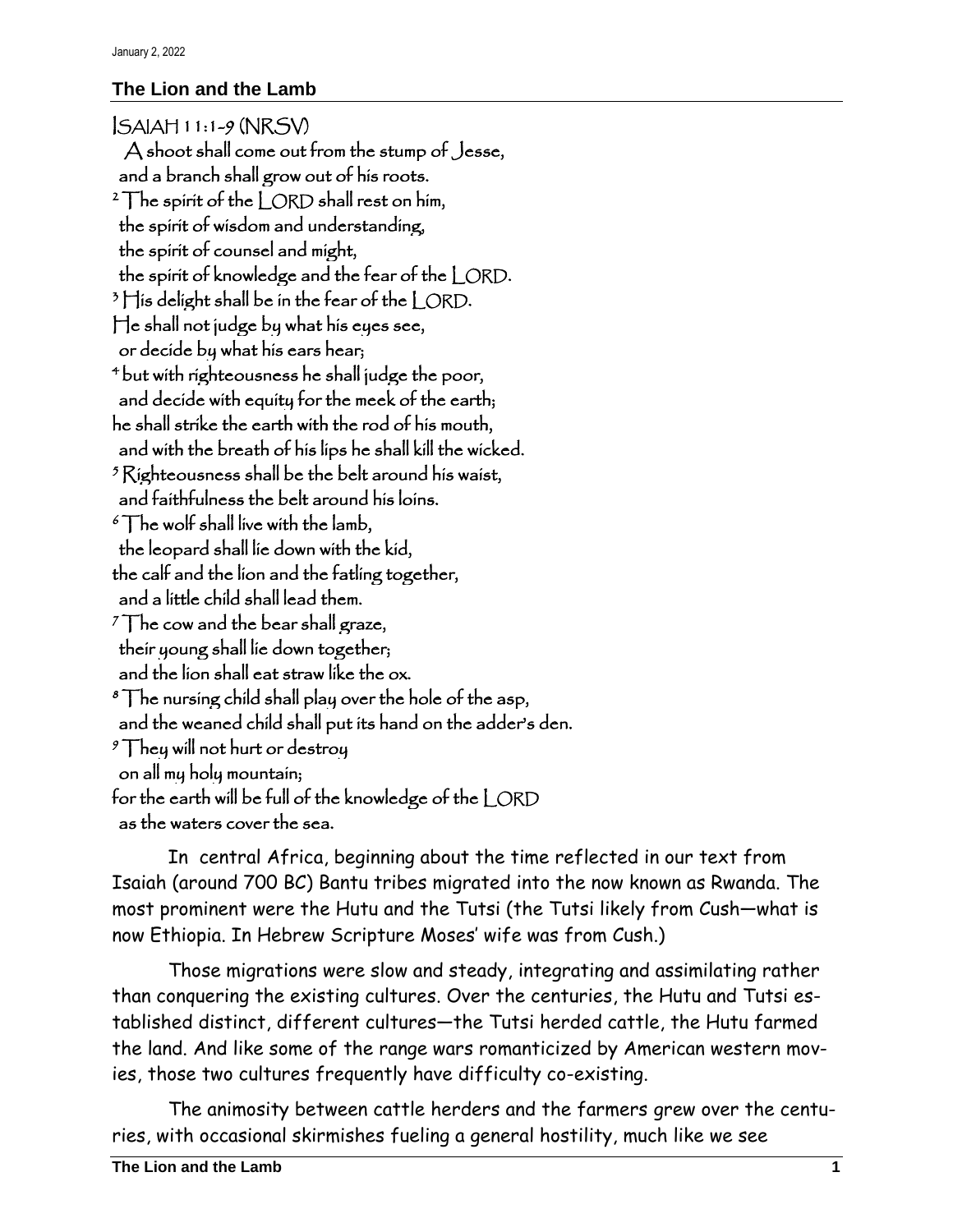between Democrats and Republicans in our own culture. Nobody remembers how the bitterness began; they just fight because they're Republicans and Democrats, and that's what Republicans and Democrats do.

In Rwanda, the Tutsi dominated until World War I, Belgium took control and imposed colonial rule. The Belgians modernized the economy, which further favored the Tutsi and disenfranchised the Hutu.

But then, Christian missionaries got involved and saw it as their calling to empower the underprivileged Hutu. They created a strong Hutu clergy and educated elite, which provided a new counterbalance to the established political order.

By the middle of the  $20<sup>th</sup>$  century, the fortunes were reversed, with the Tutsi disenfranchised, and the vested Hutus initiating an ethnic purge of the Tutsi. Tutsi fled the country en masse. In 1990, a rebel militia of Tutsi, commanded by Paul Kagame invaded north Rwanda, and began a full-scale civil war.

In retaliation, in 1994, between April 7 and July 15—100 days—Hutu militia slaughtered more than one million Tutsi citizens—an event now known as the Rwanda Genocide.

In 1999, I read *The Angels Have Left Us*, by Hugh McCullum. He conducted hundreds of interviews with people directly affected by the Rwanda genocide—survivors, NATO officers, church leaders, government officials, etc.

About a month ago, Julie Richardson, Disciple colleague and a favorite blogger whom I often quote, wrote of her response to McCullum's book: "…I'll tell you, if you're going to talk about God's love, if you're going to voice anything about what God can do or who God is, you sure better not say anything that you could not say to someone who survived those 100 days in Rwanda!"

She shared about a video series called, "[This](https://www.amazon.com/This-is-Football-Season-1/dp/B086HWZZ37) is football." For us NFL fans, that's "soccer." The first episode is called "Redemption." Through some incredible stories of survival, it explores the redemptive power of sport, not only for individuals, but for entire countries and communities, as well.

The first episode is told through a club of fanatical Liverpool fans called …wait for it… the 'Rwandan Reds'. At first glance they mirror fans from around the world. But all are survivors of the Rwanda Genocide, and behind their smiles are tormented stories of pain and loss, and how they found a dream and a community again in football.

Three men are at the center of the episode: all of them lost family; and when they talk about those 100 days, they stop to gather their thoughts, gazing off in the distance, naming their memories with choked voices.

And all three gather with their fellow Rwanda Reds, at the bar or on the